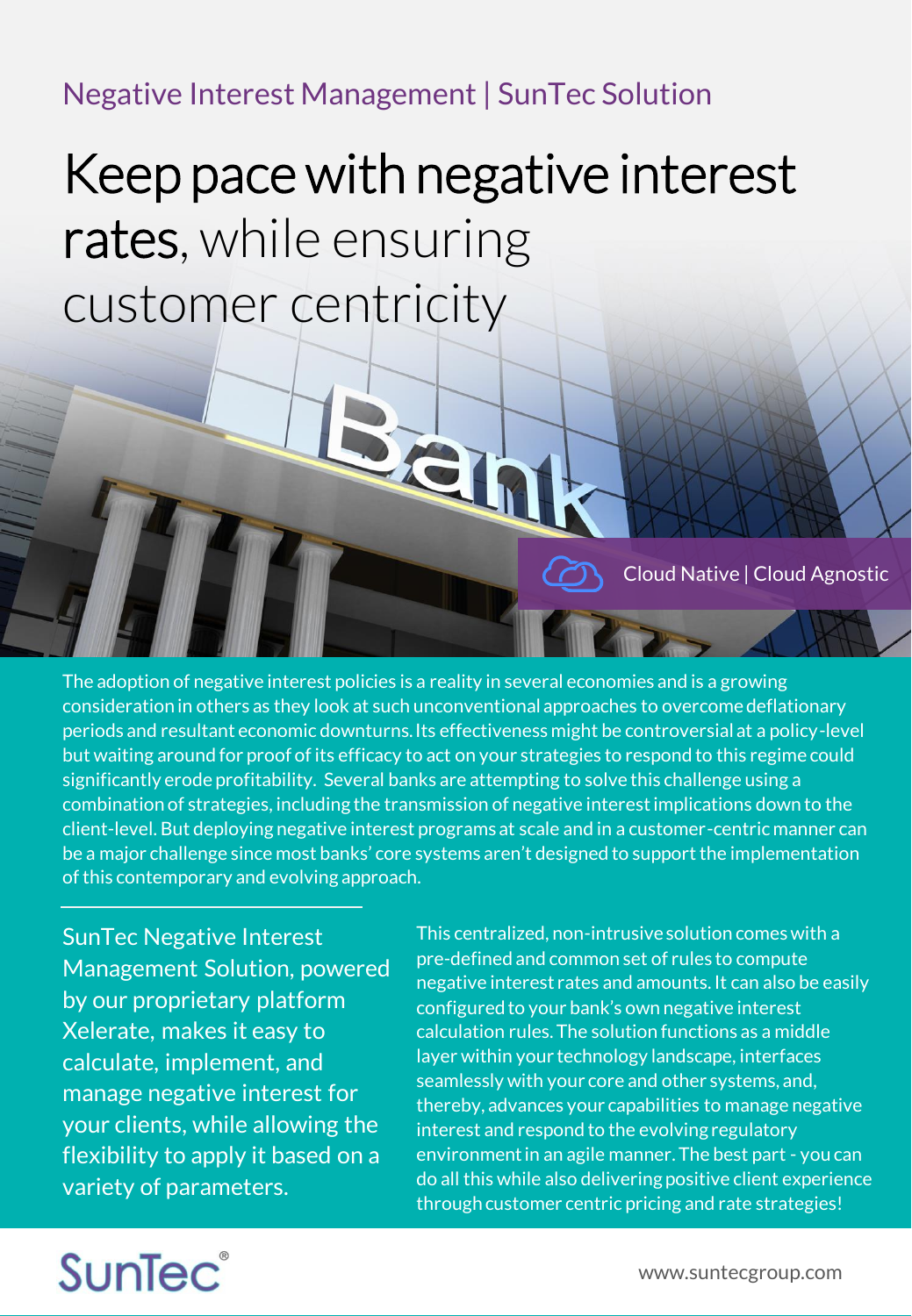

- Acquire the technological agility required to **keep pace with the evolving regulatory environment.**
- **Implement negative interest in a customer centric manner** by utilizing the flexibility to define interest computation rules that take into consideration relationship and behavior.
- **Save time and effort** by automating the computation of negative interests at scale.
- **Simplify negative interest accounting** by automatically treating the arising income as a different source of income and not as interest income.
- **Accelerate time-to-value** with a simple and non-intrusive solution.
- Simplify integration with core banking systems and **lower the costs of IT maintenance**.
- **Strengthen compliance** by ensuring transparency and traceability of negative interest calculations.

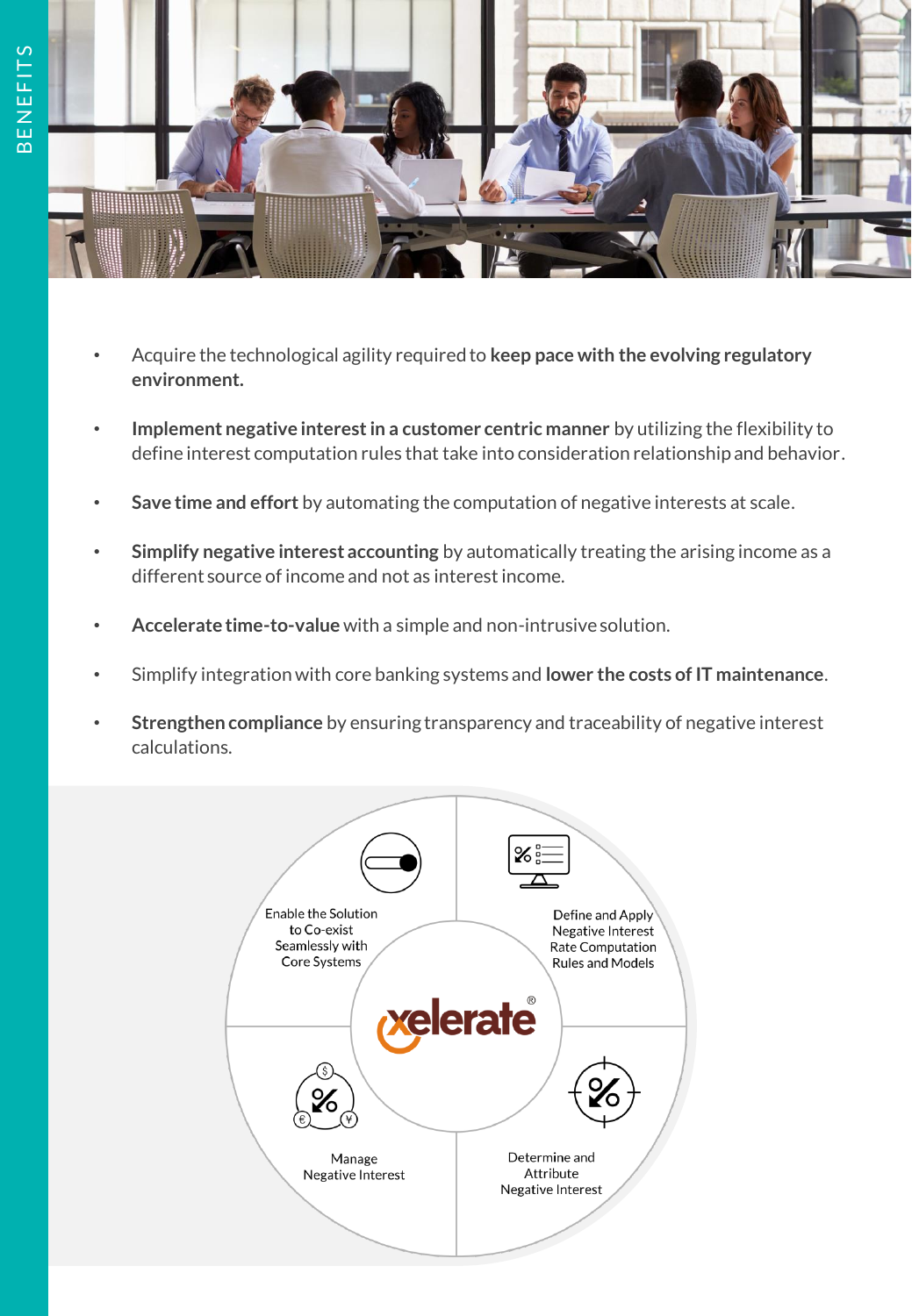

#### • Define and Apply Negative Interest Rate Computation Rules and Models

- Apply pre-defined rules for calculating negative interest rates based on certain standard criteria such as balance, period, and index rate, among others.
- Define rules for preferential interest rates based on specific parameters, including customer segment, holdings across relationships and account currency .
- Utilize a range of simple and complex out-of-thebox interest rate computation models (e.g., flat, and tiered).
- Personalize negative interest rates at different levels in the customer hierarchy including segment, group, customer, and account levels.
- Define interest rates with or without variances such as base rates, discounts, desired margins, among others to help meet financial and business goals.
- Set minimum and maximum negative interest rate thresholds to ensure proper governance and clarify negotiability limits.



### • Determine and Attribute Negative Interest

Set up products that offer negative interest rates.

- Map applicable negative interest to each product using different interest and currency codes during product rate definition.
- Differentiate customers and evaluate whether customer segments or individual customers receive negative interest rates.
- Determine appropriate interest rates based on simple or complex qualifier conditions, which are based on different attributes including, but not limited to, product, customer, account, portfolio among several others.